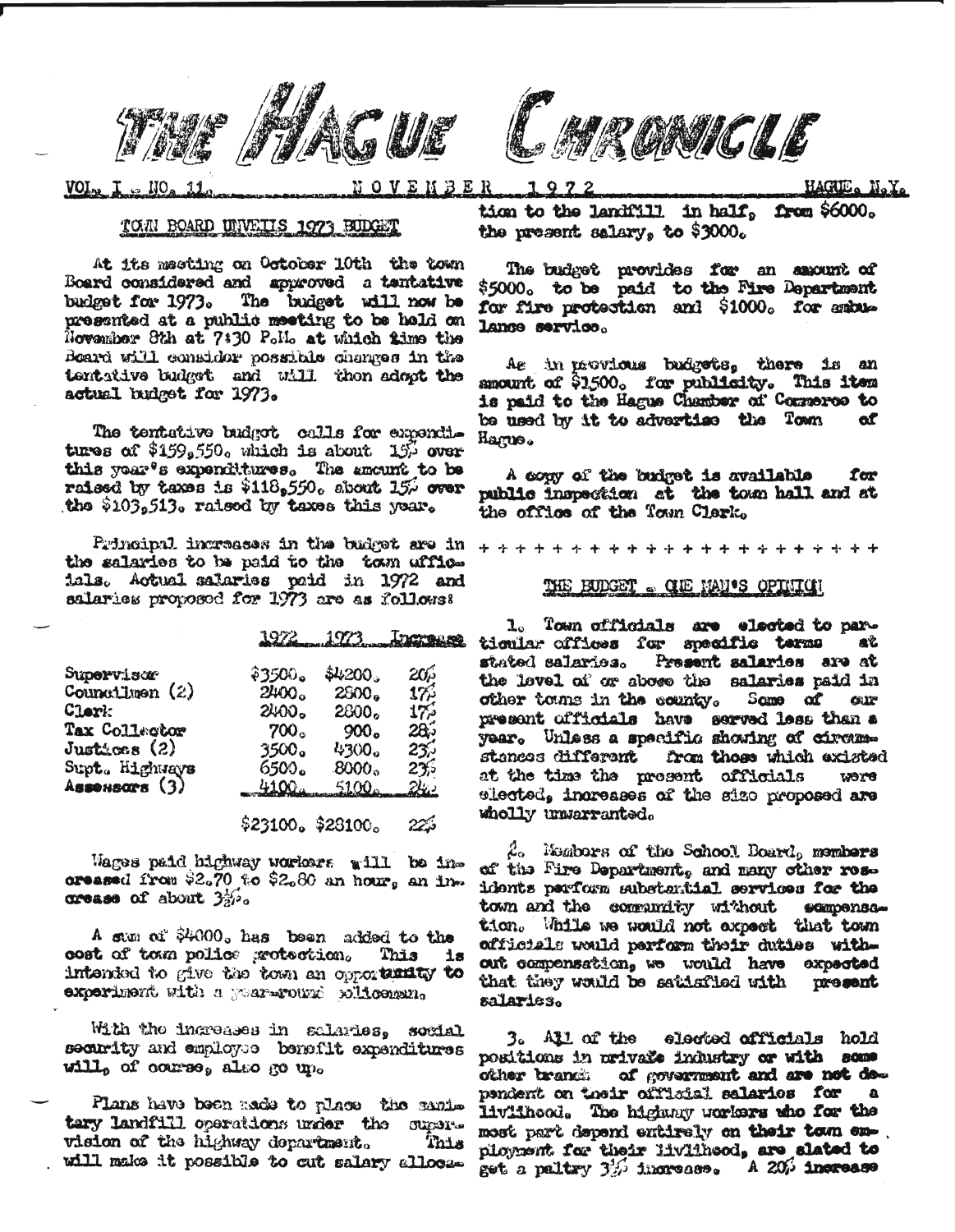Mission of the matrix of the matrix of the control of the control of the control of the control of the control of the control of the control of the control of the control of the control of the control of the control of the Silver Bay, New York 12874. It is is mailed free-of-charge to all residents of the Town of Hague. It is supported financially by civic minded citizens Neus **N** and local wivie creamisations. itams and announcements of general interest to the people of Hague are solicited. ·<br>1990年19月10日 - 1990年10月10日 - 1990年10月10日 - 1990年10月10日

(combinated from Page 1) to the highway workers and an increase of We to the elected officials would seem to be more equitable.

4. We can find no fault with the item of \$1500. for publicity tat we quest on the wisdom of turning this function and this mensy over to the Chamber of Common .. If the Charles wants to advertise the Town of Hames so as to bring more business to its menters, that's fine - but the Chamber should spend its own money for this purnese - not the general taxpager's noney.

5. Before the Board estralishes a vearround policemen's position, it great; colimit the opinions of the residence. There are prehably some who fee. that the town makt even dispense with the summer polices man.

RENEWBER 1 1 The sublic bearing **CO** the brainet will be on My senber 8th at 7:30. Polin II you have any suggestions, questions or comments, you dill be given an oppertunity to be heard. If you can't be there, make your feelings known by letter. Write to Thomas F. Smith, Tewn Supervisor. Rague, New York 12836.

# BOARD CREATES A ANNING COMMUTES

At its October Asting, the Town Board created a Town Planning Committee. The following were apudinted to membership on the committee: E-mard Crabb, Ralph HeKee Robert Hoyt, Emil Seerup, and Joseph Streeter. Mr. Cab will be the Board's representative on the committee.

The Board plass to imute Mr. Charles F. Riskart, Plannig Administrator of the Warren County Play ing Board to the December Board meeting 1 explain how a planning board function and operator. ◆ チ キ キ キ エ

FERINAN MELINING PULANG ALAPPALIED

Mrs. Robart Denno (Democrat) and lirs. Clifford Decker (Republican) were appointed by the Board to be assistant election inspectors. They will act in the event the regular inspectors are incapacitated or unavailable.

#### NORMAN ELECTIONES

Norman Elethorpe who lived most of his 69 years in Hague, died on Sunday October 1 at his home on Rising Hill Road.

He is survived by his wife Harriet: a son, Norman Jr. of Asusa, California; three step-sons, Francis and Henry Trayah of Burlington, Vt. and Raymond Used of Winceski, Vt.; his step-mother, Irs. Etta Eletherpe of Hague; a sister, Mrs. Lida Hall of Lewis; five grandchildren, one great-grandchild, and sweral mieces and nephews.

Funaral services were held on October 4 with the Rev. Bernard Fortune conducting. Burial was in the May Memorial Cemetery in Hague.

Mr. Elethorpe was an employee of Gorman Bros, of Troy in the business of road relast few years was in Vernont. He was also a long time member of the Hague Fish and Game Club.

\*\*\*\*\*\*\*\*\*\*\*\*\*\*\*\*\*\*\*\*\*\*

#### SCHOOL BOARD NEETING

The regular meeting of the Scheel Board was held on Honday October 9th with all members present.

The transportation contract under which Hague transports Tieonderoma and Crown Point students to the BOCES Area Educe tional Center in Part Henry, was extended for another year.

Hague continues to bus two students to St. Hary's at Tiecnderoga. An effort to work out a co-operative arrangement with Ticonderega for this transportation **THE** failed.

Hagus school bus drivers will attend a course for bus drivers at the BOCES Area Contex. The course will extend over a ten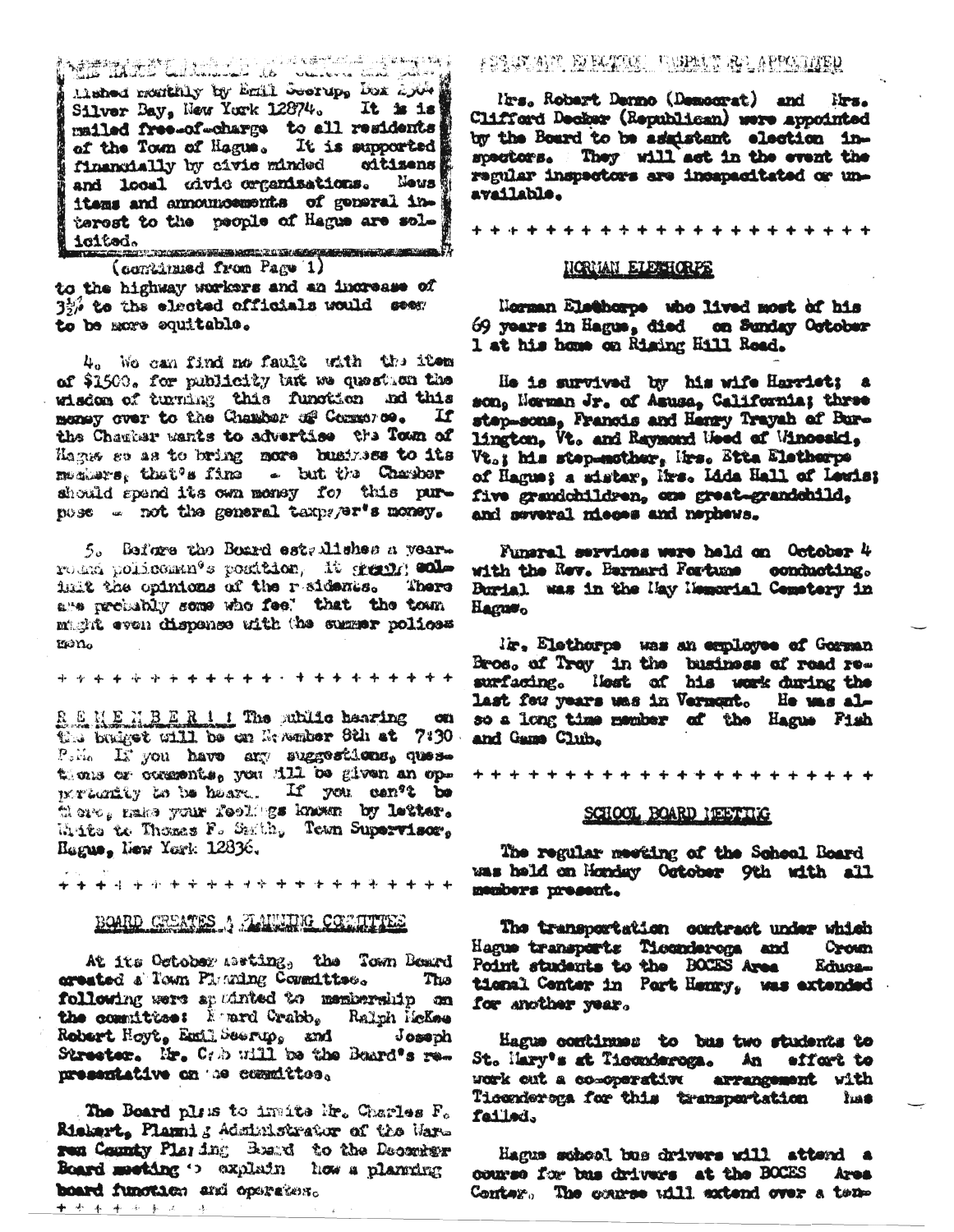MOOK PARTON'S IT INTERES INS ABOUT TO

junior varaity will have uniforms. The The school will parchase the naterials and Mrs. Florence Smith has apresd to make them

The Board is considering the prechase of a new accessboard for the gymnetime. Anthos. insted cost will be about  $2750<sub>o</sub>$ 

The rug in the large open classrows will not be replaced as earlier reported. The contraster has an each to proposition is and this is expected to resear the diffinoulev.

The next meeting of the Board will be on-Homiay, Hovember 13th.

\*\*\*\*\*\*\*\*\*\*\*\*\*\*\*\*\*\*\*\*\*\*

# INS, RUIH HORRISON

Nes. Ruth Harrison died on Saturday Ost. ober 7th at the Unrited boxs on Se bhath Day Point<sub>s</sub>

She is survived by her husband. George Horrason; a dnughter, Tres, Bruce Rax of Ift. Taber, Modes a breather, Albert Boatle of Betherds, 1kl. ? and six grantshiluren.

Funcal services text beld in St. There esa's Charch, Summit, Nov. Durand was in St. Theress's Comptery, also in Summit.

The Morrisons were Long time summer residents. In the Silver Bay Area and for the Last 7-8 years have been living here yearround on Sathath Cay Pennto, fra. Reseten MES & HOLL-KIDOWS APRILISE AN OCTABILIST LIJE ability. Hany of her paintings have been exhibited at the Silver day Past Office and alservivore.

SPETIAL ATOMIC DEV ROCE COMPANIEL

Leans Systeman, Sr. Sen was all also deliver gates representing the Hohism Connetl, Poy Scoutes of America at the Region, 2 Converstion at San Juan. Phosto Rico, October 4.0. About 1200 delagethe attended the meetings. Hr. Spelman was primarily interested in the sessions on our seconding which he fearst and lighterring.

rented e car ant tenroi the selene stopping. for lunch at the Powrto Rico Boy Sexant. Camp on Lake Guagacata, They also took a tato se aight on a bay of phosphoresoent was ter. There are only a few of these places in the world.

The enty thing to mar the trip was that the airline last the group's baggage on the may to Phores Rico and now, three weeks law tar = none of it has been faund.

## MRS. CHARLES C. PARI III

Ites, Hirlan B. Parlin, a long-time summer resident af Silver Bay, died en October Gin at her house in Englewood, NoJo after a long illumes. She leaves her husband, Charles C. Parlin, two sons, Charles Jr. and Disakwood, a daughter, itra, Camilla P. Szith, and ten grandchildren.

line. Pariin gradastod from Wellesley College and did obertatry rememen at the University of Pennsylvania. Later she went ta Chine as a missionary teaching chemistry and English. In her younger years she tried her hand at mountain alimbing, chaim lenging peaks in Barope, Korea ani China.

## HOUGH OF STREAM REING DRUDGED

Host of as have seen the fish weir or fish ladder which was constructed several years ago in Hagus Brook along Route 8, Haure metaw cording deam the stream **ia** held back and lespt flowing as slowly as possible to give the fish a change to reach their spawning ground upstress between the dem end the falls.

that few fitch have found thats way up the streme and the Department of Environmental Conservation concluded that the water at the sauth of the stream was not deep enough to attract the fight. It seems that the sand from the roads and the stream bed is being saveded down by the current and is dependent in the Lake, thus ereting an avülidelei baskiart

For the past ten days dredging upers .. times beve user undertaken ext in the lake mitte many thus hans be welcomplete was offer